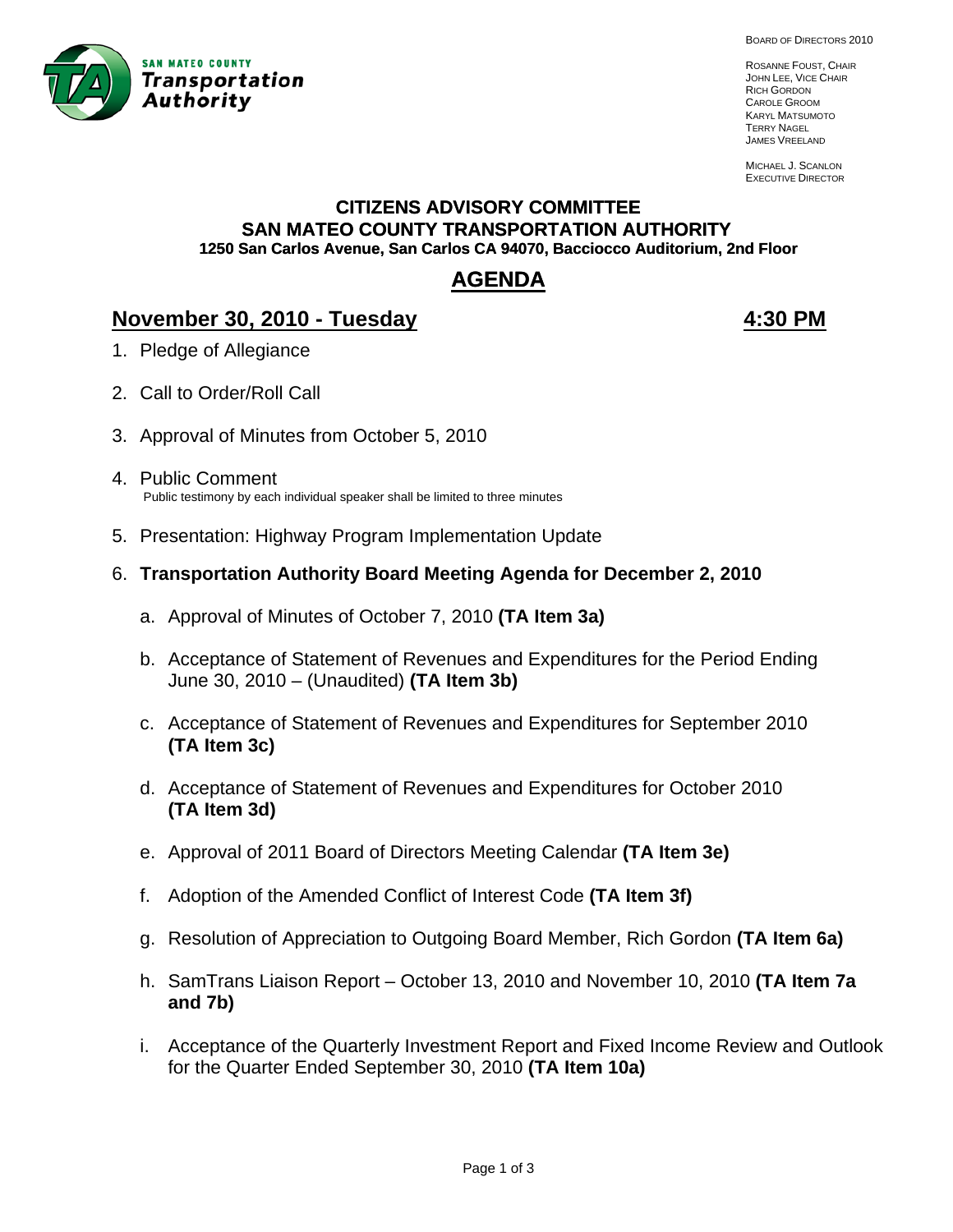- j. Authorize Allocation of \$80,000 of Measure A Funds to the San Mateo County Transit District for the Regional Bicycle Sharing Demonstration Program **(TA Item 10b)**
- k. Authorize Allocation of \$120,000 in Measure A Funds to the San Mateo County Transit District for Making the Last Mile Connection Pilot Program **(TA Item 10c)**
- l. Update on State and Federal Legislative Program **(TA Item 11a)**
- m. Highway Program: Pedestrian and Bicycle **(TA Item 11b)**
- n. Capital Projects Status Report 1st Quarter Fiscal Year 2011 **(TA Item 11c)**
- 7. Report of the Chair (P. Dixon)
	- a. Selection of Nominating Committee for 2011 Election of Officers
- 8. Report from Staff (J. Hurley)
- 9. Member Comments/Requests
- 10. Date, Time and Place of Next Meeting: Tuesday, January 4, 2011 at 4:30 p.m., San Mateo County Transit District Administrative Building, Bacciocco Auditorium, 2<sup>nd</sup> Floor, 1250 San Carlos Avenue, San Carlos, CA 94070
- 11. Adjournment

*All items on this agenda are subject to action* 

CAC MEMBERS: Barbara Arietta (Vice Chair) · Jim Bigelow · Pat Dixon (Chair) · John Fox · Rich Hedges · Randall Hees · Elizabeth Lasensky · Austin Mader-Clark · Doris Maez · Daniel Mensing · Larry Shaine · April Vargas · James Whittemore · Paul Young · George Zimmerman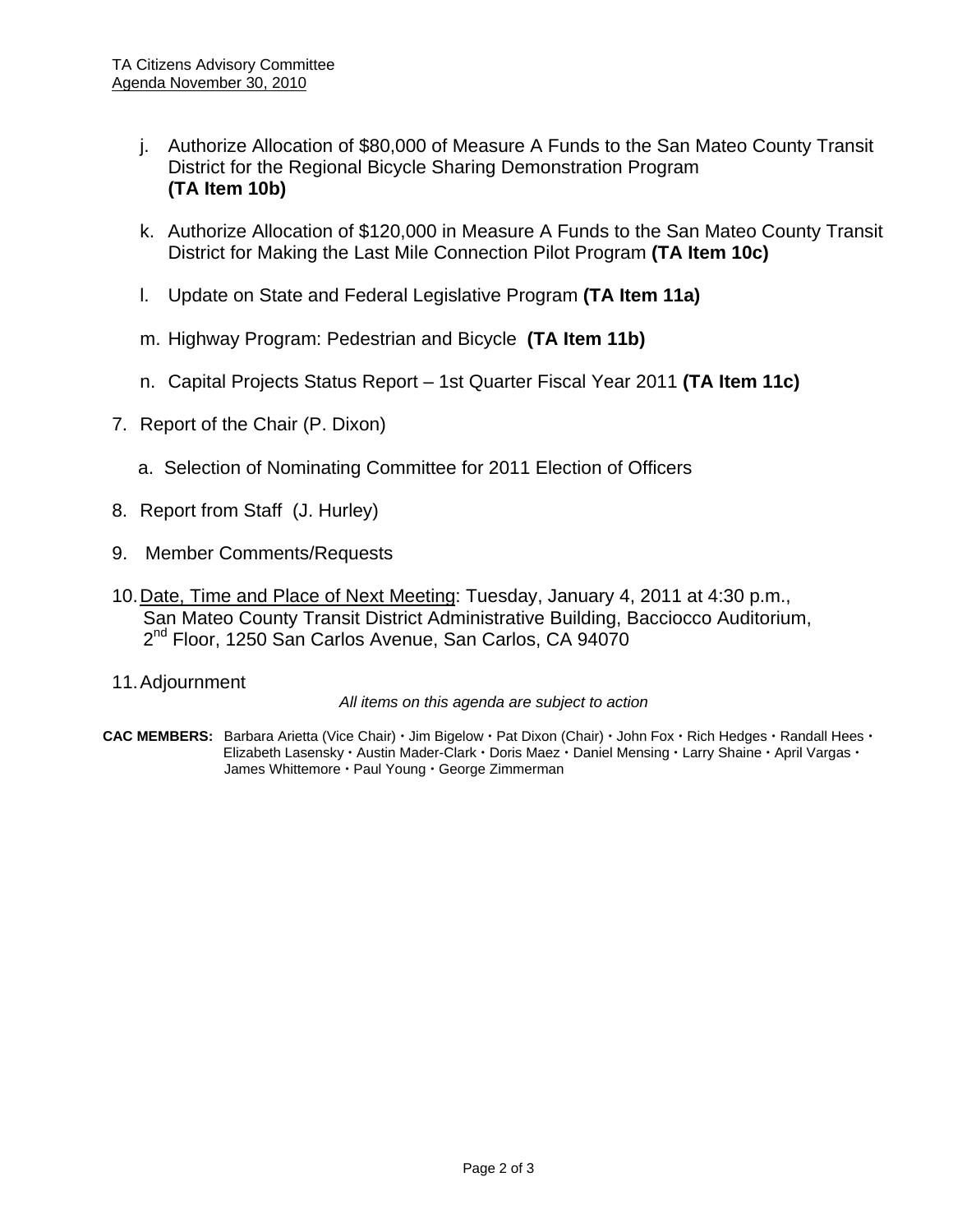# *INFORMATION TO THE PUBLIC*

If you have questions on the agenda, please contact the Assistant District Secretary at 650-508-6223. Assisted listening devices are available upon request. Agendas are available on the Transportation Authority Website at [www.smcta.com.](http://www.smcta.com/)

#### *Date and Time of Boards and Advisory Committee Meetings*

San Mateo County Transportation Authority (TA) Committees and Board: First Thursday of the month, 5 p.m. Transportation Authority Citizens Advisory Committee (CAC): Tuesday preceding first Thursday of the month, 4:30 p.m. Date, time and location of meetings may be changed as needed.

#### *Location of Meeting*

The San Mateo County Transit District Administrative Office is located at 1250 San Carlos Ave., San Carlos, which is one block west of the San Carlos Caltrain Station on El Camino Real, accessible by SamTrans bus Routes: 260, 295, 390, 391, KX. [Click here for map.](http://maps.google.com/maps?f=q&hl=en&geocode=&q=1250+San+Carlos+Ave,+San+Carlos,+CA+94070&sll=37.0625,-95.677068&sspn=33.077336,56.25&ie=UTF8&ll=37.507394,-122.261996&spn=0.008085,0.013733&z=16)

#### *Public Comment*

If you wish to address the Citizens Advisory Committee, please fill out a speaker's card located on the agenda table. If you have anything that you wish distributed to the Citizens Advisory Committee and included for the official record, please hand it to the Assistant Authority Secretary, who will distribute the information to the Committee members and staff.

Members of the public may address the Citizens Advisory Committee on non-agendized items under the Public Comment item on the agenda. Public testimony by each individual speaker shall be limited to three minutes and items raised that require a response will be deferred for staff reply.

#### *Accessibility for Individuals with Disabilities*

Upon request, the TA will provide for written agenda materials in appropriate alternative formats, or disability-related modification or accommodation, including auxiliary aids or services, to enable individuals with disabilities to participate in public meetings. Please send a written request, including your name, mailing address, phone number and brief description of the requested materials and a preferred alternative format or auxiliary aid or service at least two days before the meeting. Requests should be mailed to Rosemary Lake at San Mateo County Transportation Authority, 1250 San Carlos Avenue, San Carlos, CA 94070-1306; or email to **[cacsecretary@smcta.com](mailto:cacsecretary@smcta.com)**; or by phone at 650-508-6223, or TDD 650-508-6448.

#### *Availability of Public Records*

All public records relating to an open session item on this agenda, which are not exempt from disclosure pursuant to the California Public Records Act, that are distributed to a majority of the legislative body will be available for public inspection at 1250 San Carlos Avenue, San Carlos, CA 94070-1306, at the same time that the public records are distributed or made available to the legislative body.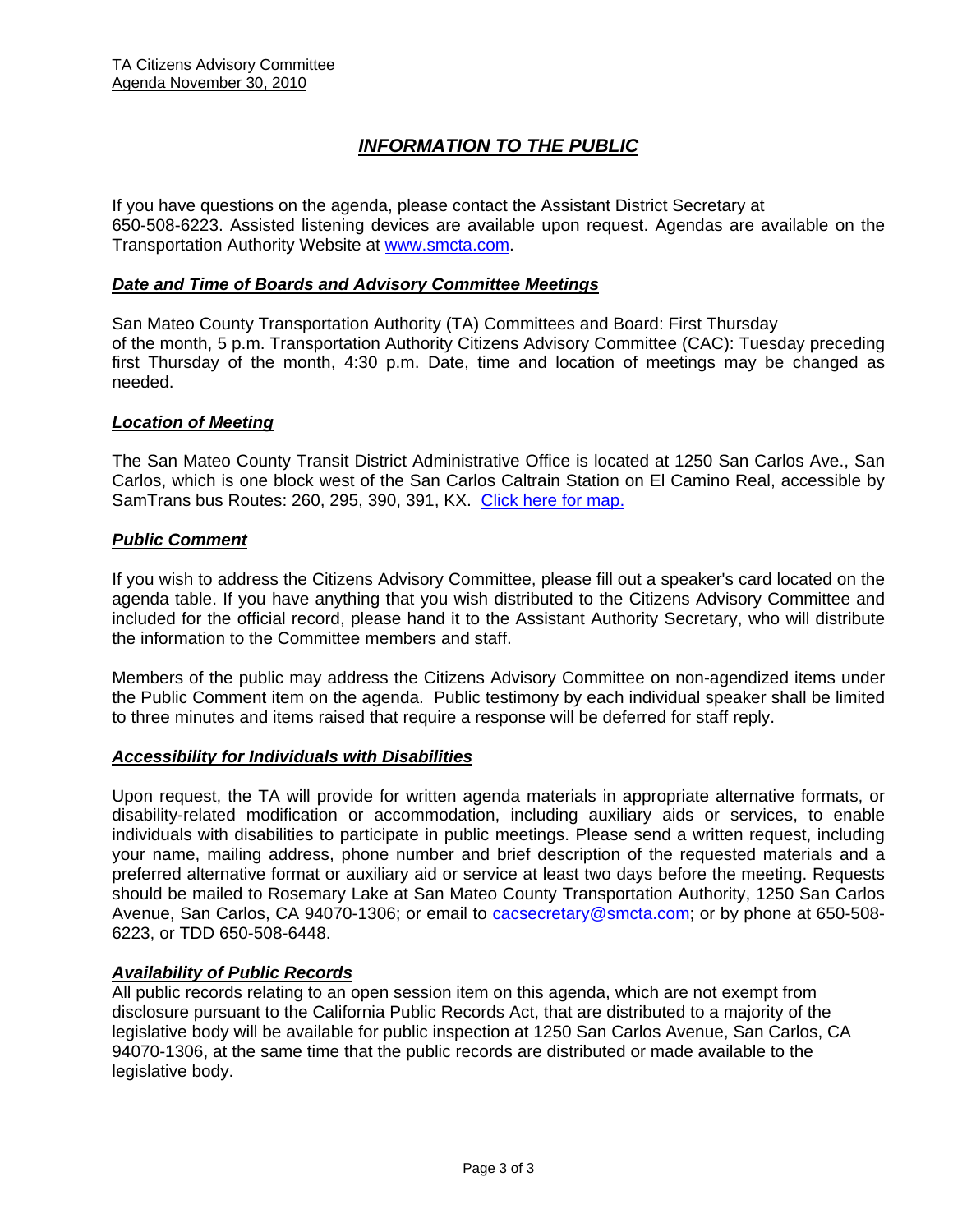# **CITIZENS ADVISORY COMMITTEE (CAC) SAN MATEO COUNTY TRANSPORTATION AUTHORITY**

1250 San Carlos Avenue, San Carlos CA 94070 Bacciocco Auditorium, 2nd Floor

# **MINUTES OF OCTOBER 5, 2010**

**MEMBERS PRESENT:** B. Arietta, J. Bigelow, P. Dixon (Chair), J. Fox, R. Hedges, R. Hees, E. Lasensky, A. Mader-Clark, D. Maez , D. Mensing, L. Shaine, J. Whittemore, A. Vargas, P. Young

# **MEMBERS ABSENT:** G. Zimmerman

**STAFF PRESENT:** B. Fitzpatrick, K. Green, J. Hurley, R. Lake, T. Reavey, K. Rothschild

Chair Pat Dixon called the meeting to order at 4:34 p.m. Larry Shaine led the Pledge of Allegiance.

# **APPROVAL OF MINUTES**

A motion (Hees/Bigelow) to approve the minutes of August 31, 2010 was passed.

# **PUBLIC COMMENT**

None

# **ITEMS FOR REVIEW – OCTOBER 7, 2010 TA BOARD AGENDA**

There was no discussion on the following items:

- 1. Approval of Minutes of September 2, 2010 TA Item 4a
- 2. SamTrans Liaison Report September 8, 2010 TA Item 8

# **Public Hearing to Address Adoption of an Updated Property Conveyance Policy and Fee Schedule – TA Item 3a**

Manager, Real Estate and Property Development Brian Fitzpatrick said the fee schedule includes fees the TA charges third parties to enter TA property. The current fee schedule hasn't been modified for 10 years. The TA wants to capture administrative expenses associated with the review and approval of property entry requests and also the loan value associated with a third party being on TA property. A service agreement is assessed when an applicant wants to conduct work on TA property. This allows staff to bill against a project. The standard processing fee is \$900. Limited encroachment permits don't allow construction on TA property and are billed at \$500. Facilities on TA property are an encumbrance to the property and there is a value of land cost and an annual fee associated with the encumbrance, which is \$1,500. Fee costs are reasonable and in line with other regional transit agencies and reflect actual staff time costs.

Mr. Shaine asked about fees for things like Christmas tree lots. Mr. Fitzpatrick said this would involve a lease and renting the property at fair market value.

Randy Hees asked if the general manager could handle very short-term leases. Mr. Fitzpatrick said the general manager is allowed to sign any agreement that is pending by either party upon 30 days notice or less. About 95 percent of TA permits are encroachment permits with a 30-day term. Some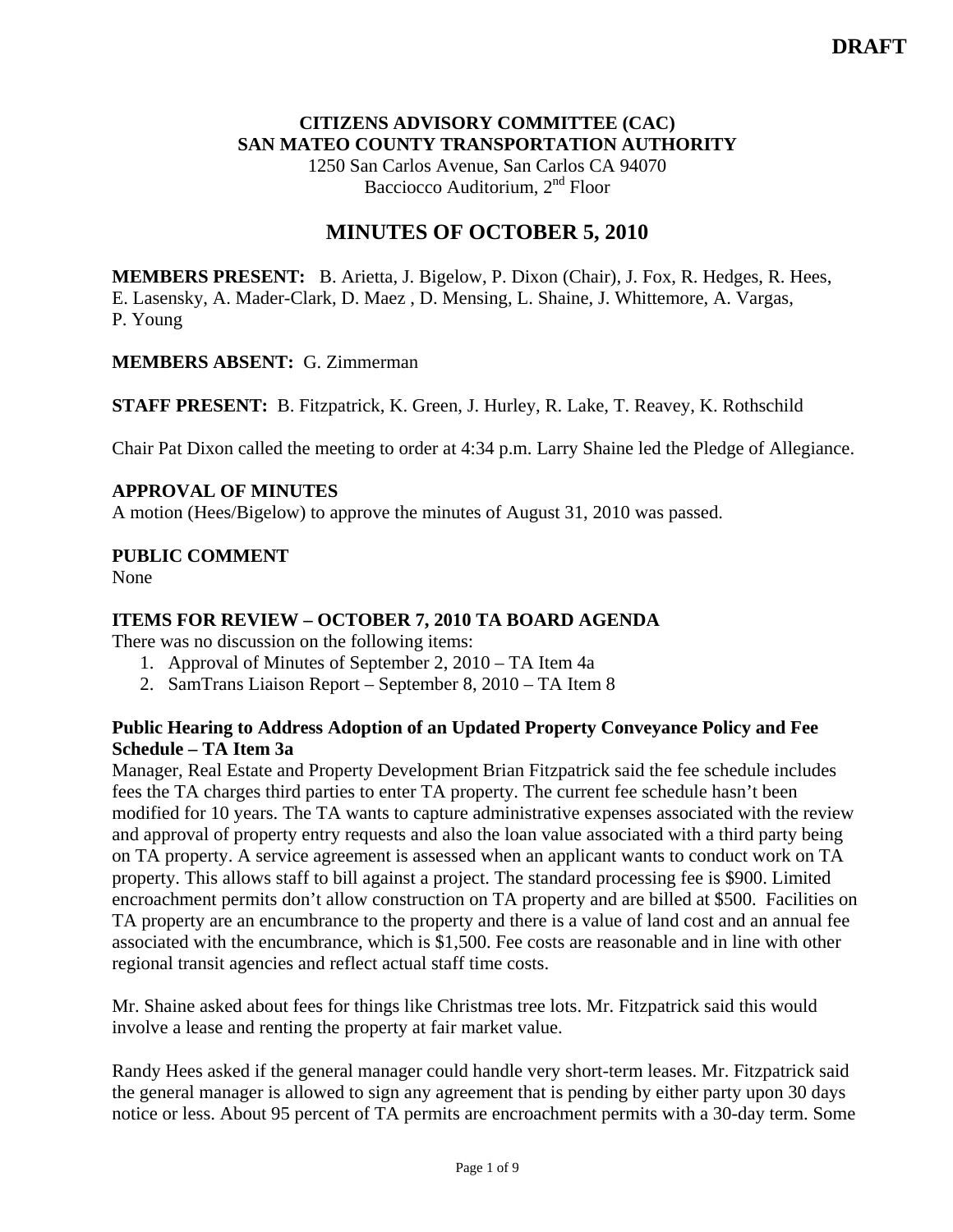leases that are on more competitive property may be offered for a five-year term. Staff would analyze this and make a recommendation to the general manager who could make the decision rather than taking it to the board.

Rich Hedges said some of the car dealerships adjacent to the Burlingame Caltrain Station park vehicles in train station spots. Mr. Fitzpatrick said the Mike Harvey dealership has rented spaces for years at fair market rates.

Jim Whittemore asked about potential increase to revenue. Mr. Fitzpatrick said the property access agreement fee will increase from \$900 to \$1,500. Most fees are captured in the service agreement and annual fees may increase from \$20,000 to \$30,000.

Mr. Whittemore asked who represents the largest lessees. Mr. Fitzpatrick said Pacific Gas and Electric (PG&E) is probably number one followed by AT&T and California Water Service.

Doris Maez asked if PG&E gas lines cross Caltrain property and how possible hazards are handled. Mr. Fitzpatrick said when a new request is received it is reviewed for compatibility with current and future transportation system options and from a safety perspective. Engineering and design drawings are inspected. No one is allowed to cross the Caltrain right of way if the project isn't determined to be completely compatible.

Mr. Fitzpatrick said most utility lines crossing the right of way were put there when Southern Pacific owned the right of way, which had the same type of processes Caltrain has today.

Ms. Maez said vibration on the corridor could be another cause of stress on a pipeline. Mr. Fitzpatrick said staff is working with PG&E to assess the issue.

Mr. Hees asked how the policy works with a request for an easement. Mr. Fitzpatrick said anyone crossing the right of way needs a license, which can be revoked in 30 days. An easement is a special case and, if permanent, would go to the board. This is strongly discouraged to maintain flexibility.

Mr. Shaine asked what criteria are involved with a public hearing. Mr. Fitzpatrick said the public hearing is required to increase the fees.

A motion (Hees/Hedges) to support adoption of the policy and fee schedule was approved.

# **Information on Statement of Revenues and Expenses for the Period Ending June 30, 2020 – TA Item 4b**

Director, TA Program Joe Hurley said June 30, 2010 was the close of the fiscal year. Final audits are being completed on the Statement of Revenues and Expenses for the period ending June 30, 2010 so it is not available at this time. This report will be available at the November board meeting.

### **Acceptance of Statement of Revenues and Expenses for the Period Ending July 2010 – TA Item 4c**

Mr. Whittemore asked why rental and grant revenue decreases are combined in the staff report when rental income is barely off and grant proceeds are about 95 percent below projection.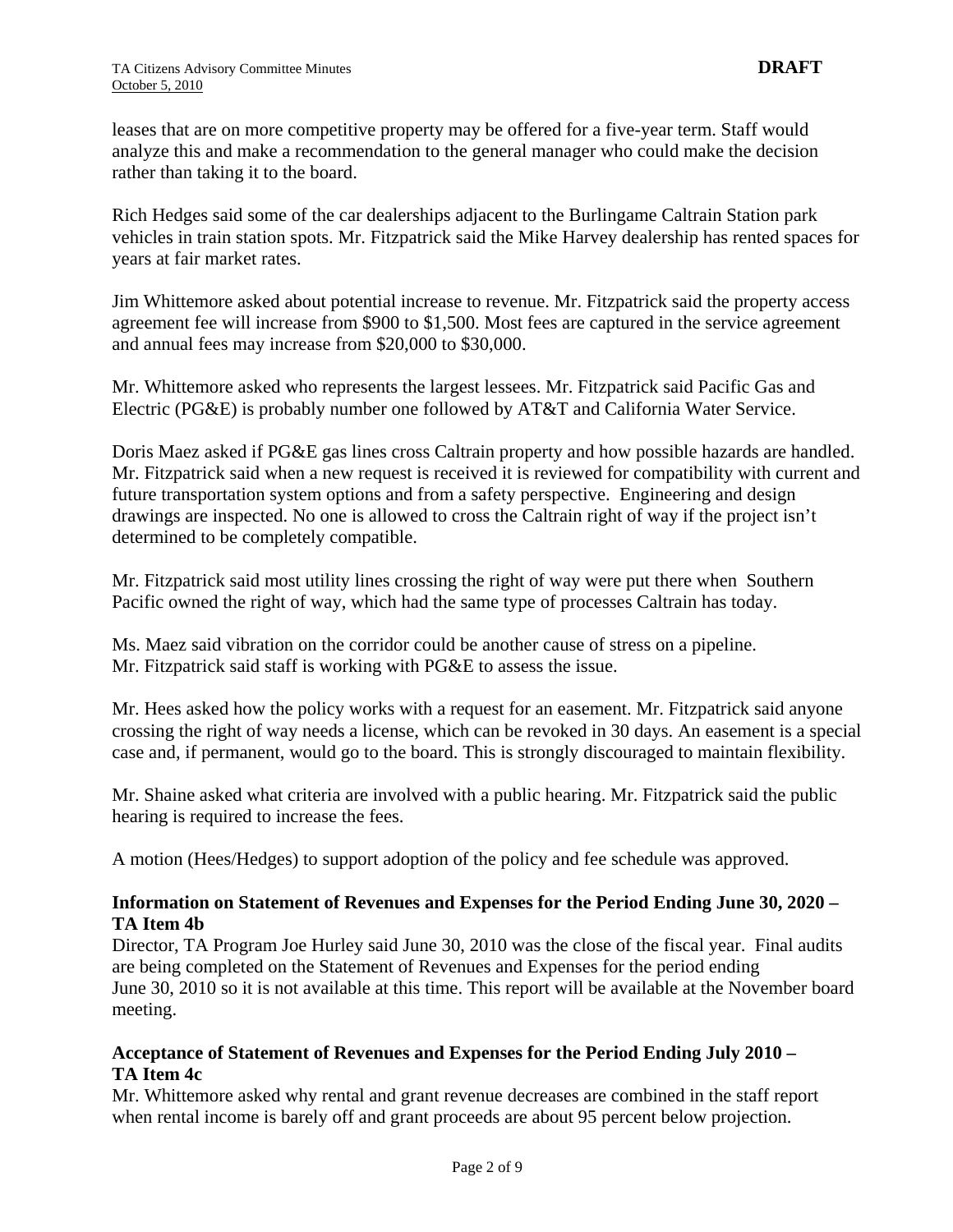Director of Finance Trish Reavey said items are sometimes lumped together into one grouping for reporting. She said grant proceeds' data is just a timing difference in the way items are budgeted across the year. It depends on how quickly the objects are moving along so as those costs are incurred, they can draw down the grant proceeds. Staff may try to adjust the timing of the budgets in concert with project managers so the budget versus actual are more realistic.

Mr. Whittemore asked if a column could be added to the statement to show prior actual by month and asked for the spreadsheet in Word format. Ms. Reavey said she would check with staff on the possibility of an additional column. She said no financial documents are released in Word format because they can be altered and reproduced. Mr. Whittemore suggested putting a watermark on the spreadsheet.

Barbara Arietta and April Vargas arrived at 4:55 p.m.

# **Authorize Amendment to the Fiscal Year 2011 Budget, Allocation of \$15,000 of New Measure A Funds for a Shuttle Business Practices Study, and Execution of Agreement Between the Transportation Authority, San Mateo County Transit District, Peninsula Traffic Congestion Relief Alliance and the City/County Association of Governments of San Mateo County – TA Item 11a**

Mr. Hurley reiterated the success of the county shuttle program. There are four partners in the shuttle program who have agreed to participate in the \$60,000 study to see if there is an opportunity to improve efficiency of the program and look for opportunities to, perhaps, reduce some redundancies. The TA's share of the study is \$15,000. The result of the study will be better management of the TA program for the benefit of the TA shuttle program and the shuttle program as a whole in San Mateo County.

Mr. Shaine asked if Menlo Park was involved in the study. Mr. Hurley said they are not participating and this would probably be a subject of the shuttle study.

A motion (Bigelow/Arietta) to support the Shuttle Business Practices Study, allocation and execution of the agreement was approved.

# **Authorize Allocation of Original Measure A Funds to the Transbay Joint Powers Authority (TJPA) for the Terminal Transit Center/Caltrain Downtown Extension Project**

Mr. Hurley said the TA programmed \$27 million for the Downtown Extension (DTX) Project in 2001. Since then there has been a series of allocations made through the CAC and TA board to do with preliminary engineering associated with the DTX and allocations to the JPB for oversight associated with the design. Earlier this year there was an allocation for a property acquisition necessary for the DTX. This allocation of \$12.262 million will provide funding to acquire property at 85 Natoma Street, San Francisco. The property, which is necessary for construction of the train box underneath the transit center, has 10 condo units. This action will complete the TA's programmed obligation as far as the \$27 million towards this project. Earlier this year the TJPA was successful in securing \$400 million in American Recovery and Reinvestment Act funding.

John Fox asked if this purchase involved an entire building or one unit. Mr. Hurley said, the entire building needs to be acquired and the TA's funds will need to be supplemented with other funds to cover the entire cost of the property. In order to protect the TA's interest, the TA will have a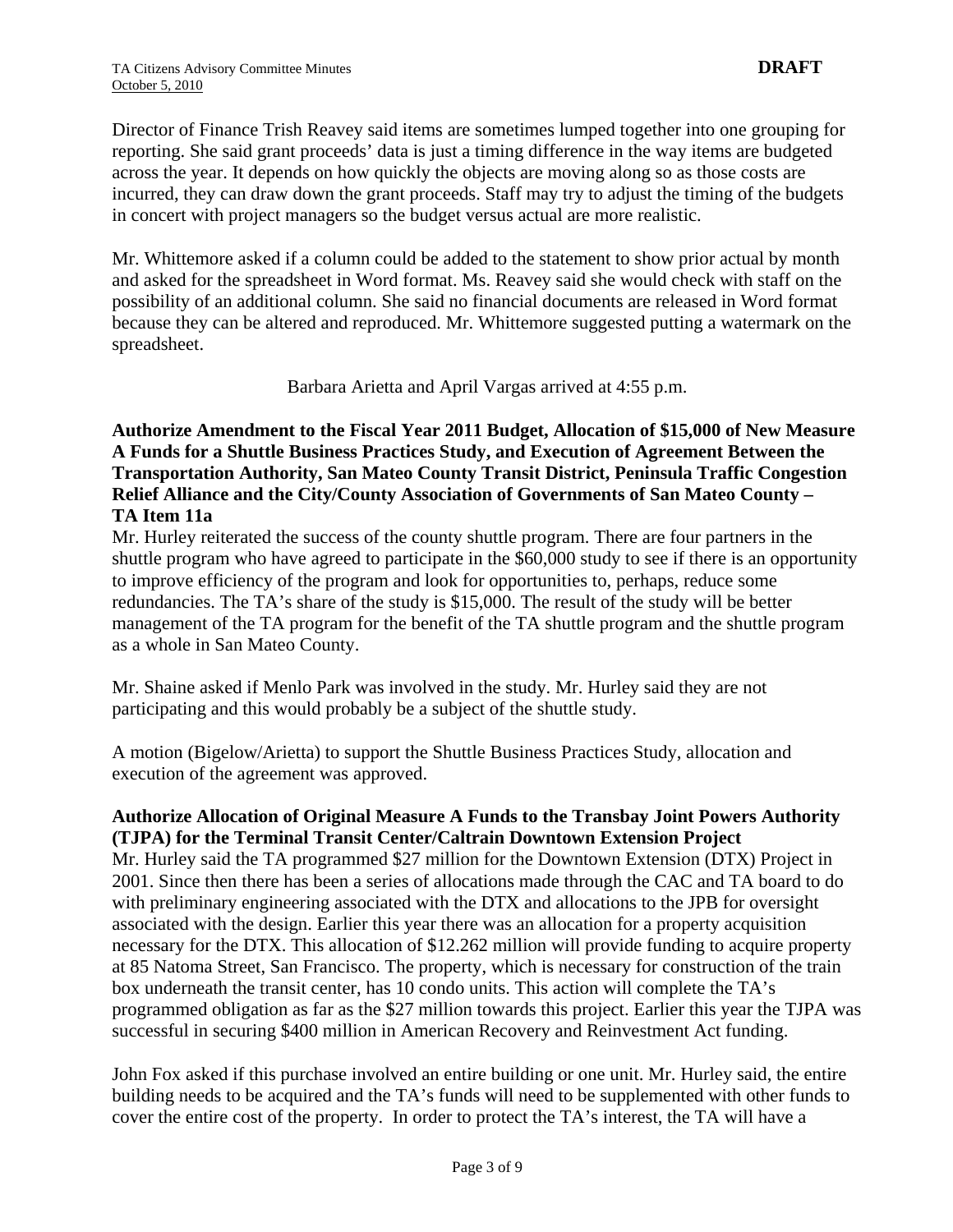security interest in the property. If the project does not move forward or is no longer needed for the DTX, the TA would have a means of recapturing its allocation.

Mr. Fox asked if the point was to buy out the buildings and the tenants. Mr. Hurley said that is the goal.

Mr. Fox asked if it would be leased back for some indefinite period. Mr. Hurley said the property needs to be demolished to construct the train box.

Mr. Fox asked about the schedule for construction of the train box and the actual project. Mr. Hurley said some demolition has begun.

Senior Project Manager Bob Beck, TJPA, said the TJPA has a demolition contract of the terminal itself and would add this demolition to that contact, which is now out to bid. Bids are expected in November for the shoring wall that is going to be the perimeter of the excavation of the train box. That work is scheduled to begin next spring so the property needs to be demolished between now and next spring so the shoring wall can go across the property.

Mr. Fox asked if there were any potential issues getting the tenants to move out and what options are available to do this. TJPA outside counsel, Andrew Schwartz said two units are now in escrow and there are two units that the TJPA hopes to have voluntary agreements in order next month. If the TJPA is unable to negotiate voluntary purchases with the six remaining units, it will ask the city and county of San Francisco to condemn the units under eminent domain. The TJPA can do a quitclaim procedure where it deposits the probable compensation, which is essentially its appraisal, into the court and can get possession of the property in 120 days to begin demolition.

Ms. Maez asked if this could be a potential public relations issue. Mr. Schwartz said eminent domain is a harsh remedy and only used when absolutely necessary. He said the TJPA has been very successful, so far, in minimizing eminent domain. He said the TJPA has acquired 11 different properties for the project and 10 of those were voluntary purchases where the property owner and the TJPA reached an amicable, mutually agreeable price for the property. He said he thinks the TJPA offers a fair price for the property and thinks the fact that it has been able to enter into these agreements is proof it is offering fair prices.

Ms. Arietta asked if a property owner has legal recourse on the appraised value. Mr. Schwartz replied yes.

Ms. Arietta asked how long the process takes and what type of remedies are available. Mr. Schwartz said the law requires that before a public agency can use eminent domain, it has to appraise the property and offer the full amount of the appraisal to the property owner. The law also requires the public agency to give the property owner \$5,000 for their own appraisal, if they so choose. Most property owners find this isn't necessary because the offer from TJPA is well supported and fair.

Ms. Arietta asked about property owners who can't reach an agreement to sell. Mr. Schwartz said if the TJPA can't settle with the property owner and eminent domain is necessary, then eminent domain action is a lawsuit where each party presents their evidence of value at the trial and a jury decides which is right. There is no burden of proof on either party. It is a fair process where each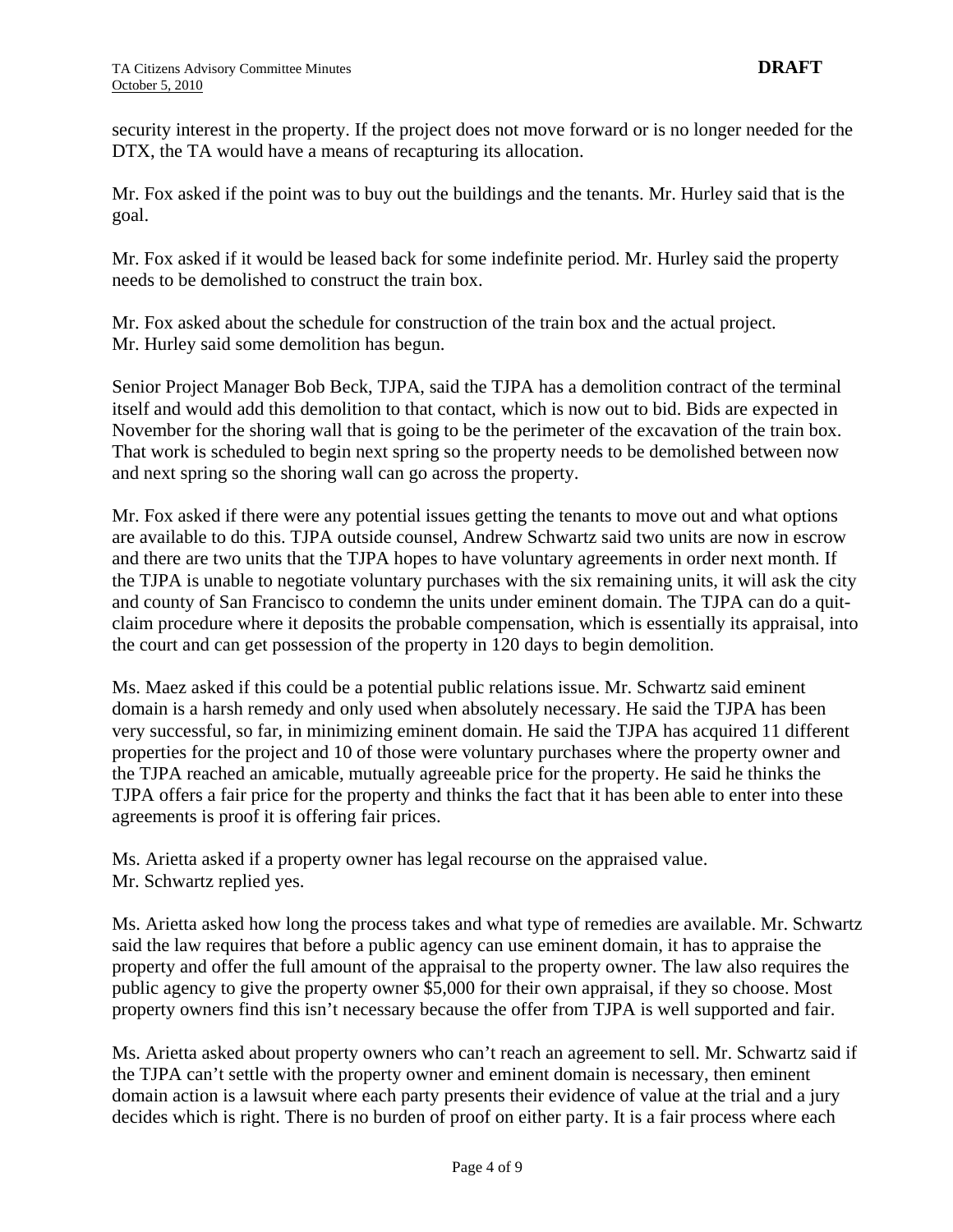side has their appraisers and the jury selects the more credible appraisal or value between the appraisals.

Ms. Arietta said it may take more than 120 days if legal matters are involved. Mr. Schwartz said there is a procedure in eminent domain law called a quick take procedure where the acquiring agency deposits their appraised amount into court and then asks the court to give the agency possession, not title, in 120 days. This is almost always granted. After possession is transferred, the lawsuit determines the value, which is usually at a jury or a trail by a judge, where the fair market value of the property is determined.

Ms. Arietta said either way the property owner is out. Mr. Schwartz said yes, after the TJPA gets possession.

Mr. Hedges said it is regrettable than an agreement can't be reached but eminent domain is a necessary tool and should happen in a judicious way.

Mr. Bigelow said Caltrain is the number one project for the TA. It's agonizing using diesel fuel and the process is to ultimately deliver an electrified Caltrain to a more desirable connection than the current one.

Mr. Whittemore said he looked at property tax records for this block on Natoma Street and found the TJPA owns two properties that appear to have been purchased in March 2004. Ms. Schwartz said the TJPA does not own properties at 85 Natoma.

Mr. Whittemore said he believed the properties are at 80 and 75 Natoma and both had a sales price of \$12.5 million, which he thought was a coincidence. Mr. Schwartz said these must have been private sales. He said the TJPA acquired 77 through 83 Natoma in 2009 and two vacant lots to the east for parking.

Mr. Whittemore asked how many other properties on the block will be needed. Mr. Beck said Phase 1 of the Transbay Project, which generally involves the transit center, train box and extension of the train box under this property, will require three more properties on the block between Howard and Natoma streets.

Mr. Whittemore asked why the TA is providing \$12.5 million for this purchase as opposed to someone matching the costs. Mr. Hurley said there have been a number of properties purchased that have been funded through other agencies such as the Metropolitan Transportation Commission (MTC) or San Francisco Municipal Transportation Authority. This fulfills the programmed obligation of \$27 million.

A motion (Bigelow/Hedges) to support the allocation to the TJPA was approved.

### **Update on State and Federal Legislative Program – TA Item 12a**

Government Affairs Officer Kim Rothschild reported: State

• October 27 is the next scheduled budget vote. The \$19 billion budget shortfall has been cut by about \$7 billion.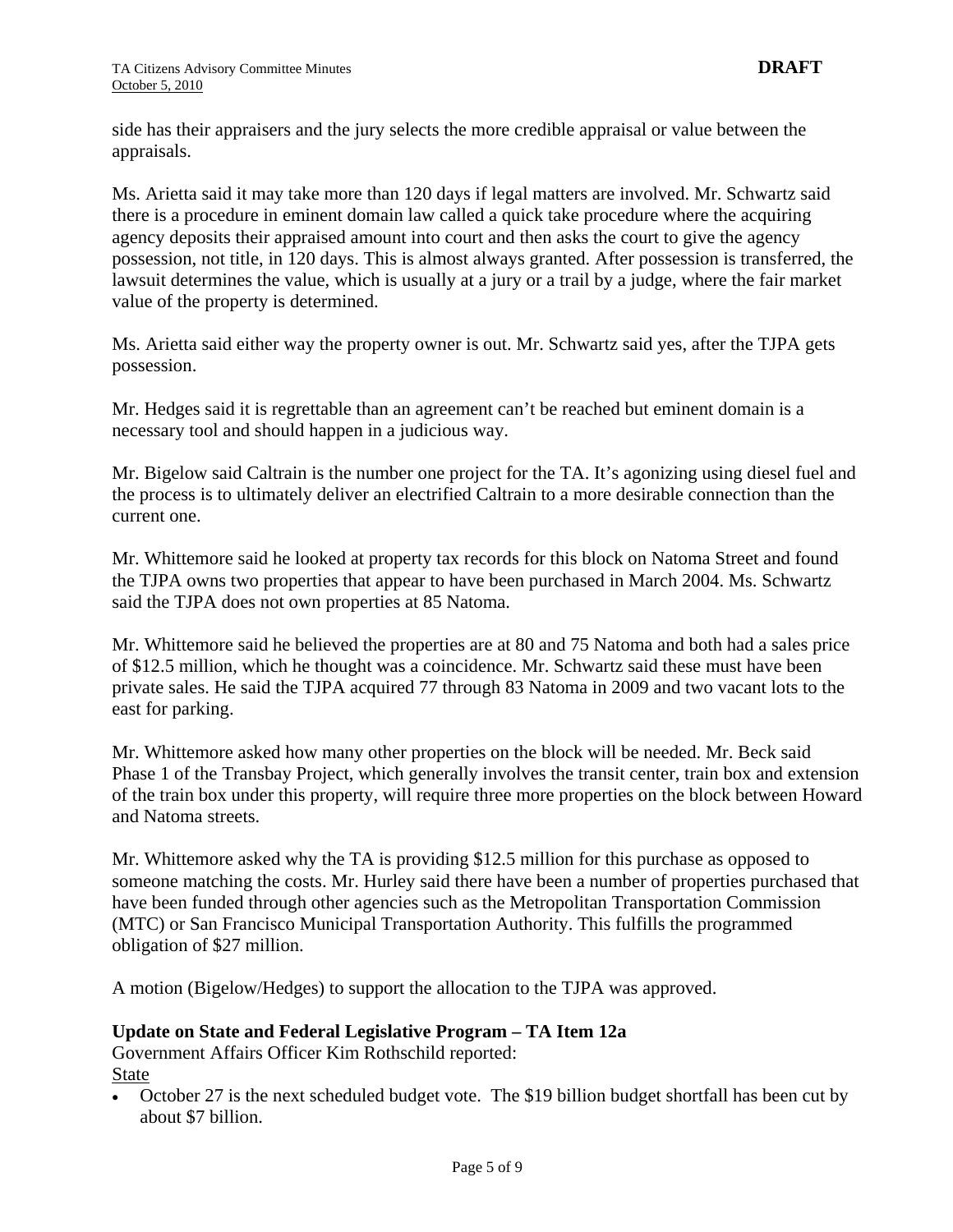The governor signed SB 987, which would extend the area included in a transit village development district from one-quarter to one-half mile of a transit station.

#### Federal

- Congress did not approve its 2011 appropriations bill before their recess, but approved a continuing resolution through December 3, 2010. They will continue this work after the November elections.
- Agreement has not been reached on long-term surface transportation reauthorization, which expires on December 21, 2010.

#### **Authorize Calling on Congress to Approve Long-Term Surface Transportation Reauthorization Legislation – TA Item 12ai**

Ms. Rothschild said the TA would benefit from this through increased and more predictable program and project funding opportunities. Staff is working with the American Public Transportation Association and has taken the measure to local city councils.

A motion (Hees/Hedges) to support the reauthorization legislation was approved.

# **Authorize Support of Measure M – The City/County Association of Governments of San Mateo County Vehicle Registration Fee to Fund Local Transportation Improvements in San Mateo County – TA Item 12aii**

Ms. Rothschild said 50 percent of net revenue would go to city and county local streets and roads and 50 percent to countywide transportation programs.

A motion (Hees/Hedges) to approve support of Measure M was passed. Mr. Whittemore and Ms. Maez abstained.

Ms. Rothschild said Proposition 22, prior to it being called Proposition 22, was the California Transit Initiative, which was the Local Taxpayer Public Safety and Transportation Protective Act 2010, and the board passed a resolution in March in support of getting it on the ballot.

Mr. Shaine asked if the presentations on Measure M to local cities included information on Proposition 22. Ms. Rothschild said her only comments are that it exists and helps transportation.

### **Highway Program: US 101/Broadway Interchange – TA Item 12b**

Mr. Hurley reported:

- The Broadway Interchange is the oldest in the county. Project challenges include proximity to the Bay, three creeks within the project limits, and built out areas on the east and west sides of the interchange.
- The purpose of the project is to improve traffic movements, accommodate future traffic growth, improve southbound US 101 ramps and increase bicyclist and pedestrian access.
- The current interchange is a 19-legged unconventional design of circuitous traffic patterns.
- The interchange overcrossing will have a 10-foot wide sidewalk and five-foot wide bike lanes on both sides of the overcrossing.
- The draft environmental document was released in August, a public meeting was held on September 15, and the comment period closed on September 29. Staff is compiling comments.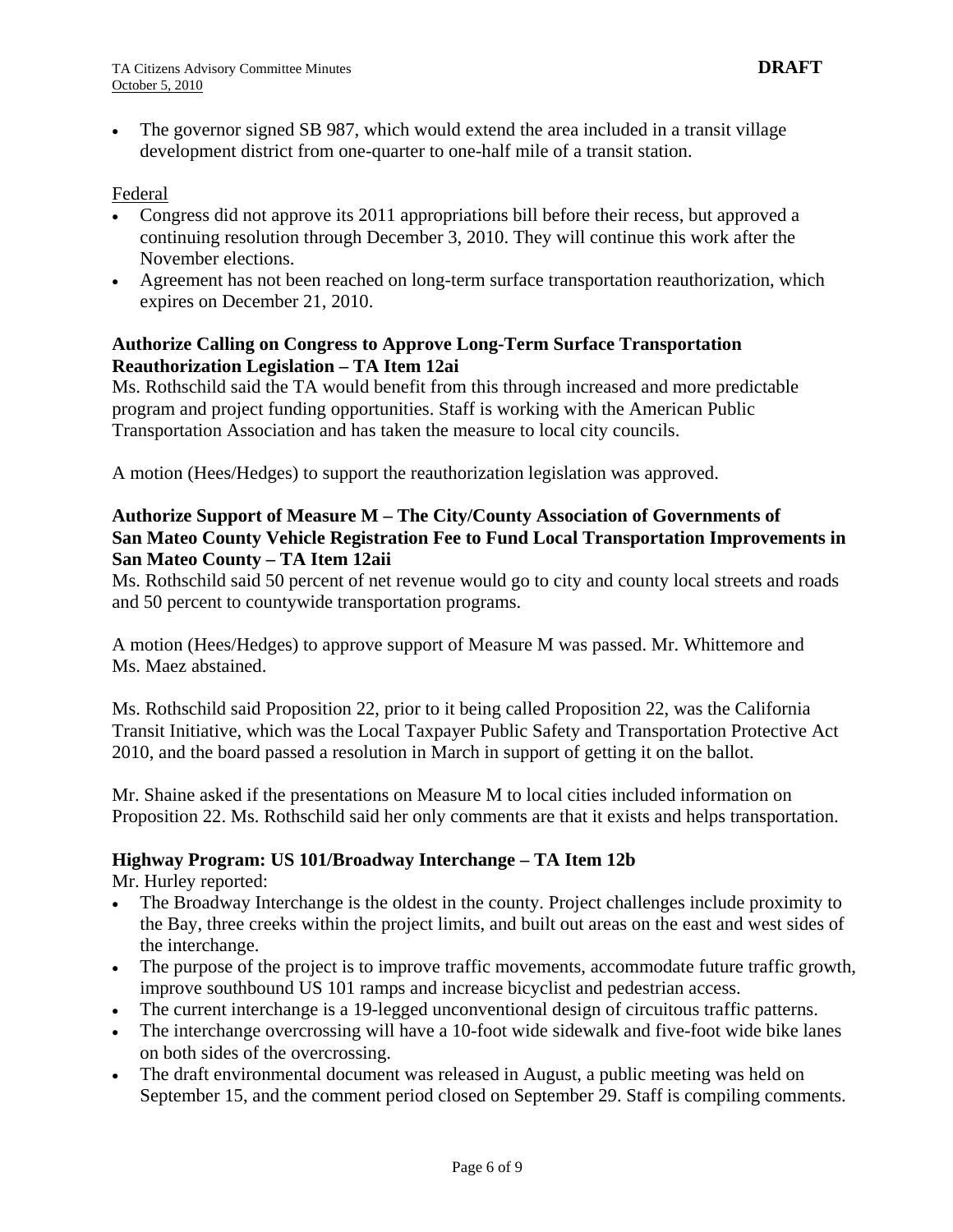- Assessment of property impacts includes temporary construction easements and partial and full acquisitions.
- At completion in 2035, there will be seven intersections near the interchange that will realize benefits of the project.
- Twenty-one public comments were received from regional and local agencies, businesses and individuals and fell into categories of bike/pedestrian access, construction impacts and cost/ability to fund.
- Total project cost estimate of \$74.5 million include costs for the environmental and design phases, right of way/utilities, construction and construction administration.
- Project schedule completion dates: environmental spring 2011, design spring 2013, right of way/utilities spring 2013, bid and award of contract fall 2013, and construction completion winter 2016.
- The project is dependent on all funds falling into place.

Chair Dixon asked why the sidewalks are so wide. Mr. Hurley said this is standard to accommodate two-way foot traffic.

Mr. Hees asked about the level of commitment on funding from the State and MTC. Mr. Hurley said there are \$4.25 million of State Transportation Improvement Association funds programmed in this current year for design. The TA is proposing to go to the California Transportation Commission in May 2011 to get an allocation and beyond that, there is no funding commitment at this time.

Mr. Hees asked if there is concerned because nothing is certain at the State level. Mr. Hurley said the TA knows if this isn't taken through the environmental, it will jeopardize getting any funding for design. This particular project has a lot of momentum and support and the city of Burlingame is very active in working with Congresswoman Jackie Speier's office to secure Federal dollars, and shovel ready projects seem to attract funding.

Mr. Hees asked if the pedestrian overcrossing is duplicative. Mr. Hurley said the overcrossing, which was constructed as part of the Third Avenue to Millbrae Avenue Auxiliary Lane Project, will remain in place as part of a San Francisco Bay Conservation and Development Commission permit requirement. The new overpass will be built 170 feet north of the existing overpass.

Mr. Fox said the original design was for an interchange that could be done at speed. He asked if the new design included stop lights or stop signs because the old design had none. In comparing the level of service issue about congestion, the only way to assess the delays at intersections would have to be on other subsidiary intersections around it. The reason the new design would be better is that is it wider and carries more traffic and delays at feeder streets are lower. Mr. Hurley agreed and added that ramp metering will be installed and will result in queuing.

Mr. Fox said he is concerned because there isn't an actual bike connection on one end from an existing commuter route to a destination. It is always desirable in the design phase to identify commute routes, and adding the pedestrian/bike facilities to this new interchange will be best served if it is integrated into some type of concept of a commuter network from the start.

Ms. Maez has several concerns: another three years of construction impacts on Highway 101, the Anza ramps leading to some hotels, possible construction of a grade separation, and impacts of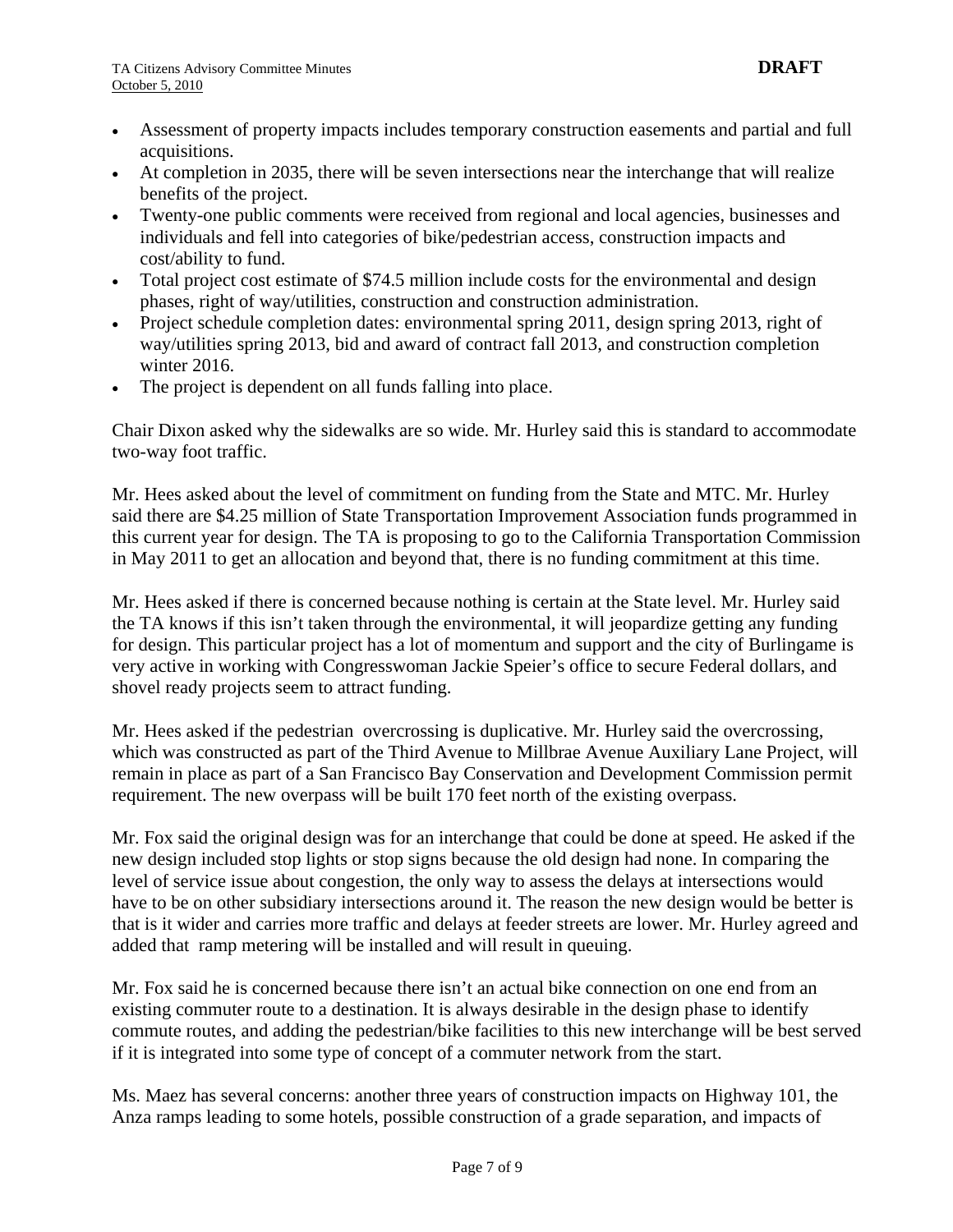High Speed Rail (HSR) on the area. Mr. Hurley said the majority of the work is not being done on Highway 101 and all traffic movements will be maintained. Mr. Hurley pointed out that every effort will be made to minimize disruption to the traveling public and the surrounding community but any project of this magnitude will create some disruption.

Ms. Maez asked if new piers will be constructed. Mr. Hurley said there would be columns in the medians.

Mr. Hurley said the Anza ramps only serve northbound and will not be modified by this project. He said this project is about 700 feet from the grade separation and doesn't preclude a future modification to the railroad profile. Traffic counts do take into consideration the train traffic and any potential backups. Storage on the southbound off -ramp has been designed to accommodate the automobile back-ups as a result of rail traffic.

Elizabeth Lasensky said the area around the interchange, which is accessed by many tourists, lacks effective signage. She did not see any budget item for signage and welcomes the solution to this problem. Mr. Hurley responded that issues such as signage would be addressed during the design phase.

Mr. Shaine asked if staff is working with HSR to develop a plan to integrate a grade separation into this project. Mr. Hurley said this is moving forward independent of HSR. Any changes would occur 700 feet west of where this project stops.

Ms. Arietta recently spent an excessive amount of time in traffic exiting westbound from Highway 101 to Carolan Avenue. She said the issue was signalization; and asked about southbound Highway 101 going west joining up with a new bigger ramp. Mr. Hurley said there is currently a five-legged intersection and this situation will be eliminated.

Mr. Hees asked if the project will have a component to retime all the lights. Mr. Hurley said signal interconnection is a project component.

Mr. Bigelow said old interchanges with single looping roads create safety problems for motorists and pedestrians. Grade separated intersections allow more vehicles to go through the intersections. He said this project concept makes alternatives clear.

Paul Young left at 5:52 p.m.

Mr. Whittemore recently walked from the Peninsula Avenue overcrossing to Broadway Avenue and up and down the overcrossing several times. He spoke with pedestrians who were very pleased with the new overcrossing, which has very functional signage. He thinks many people regularly use this as a loop down to Peninsula Avenue.

A motion (Hees/Arietta) to compliment staff on an excellent report and recommend support of the interchange project was approved.